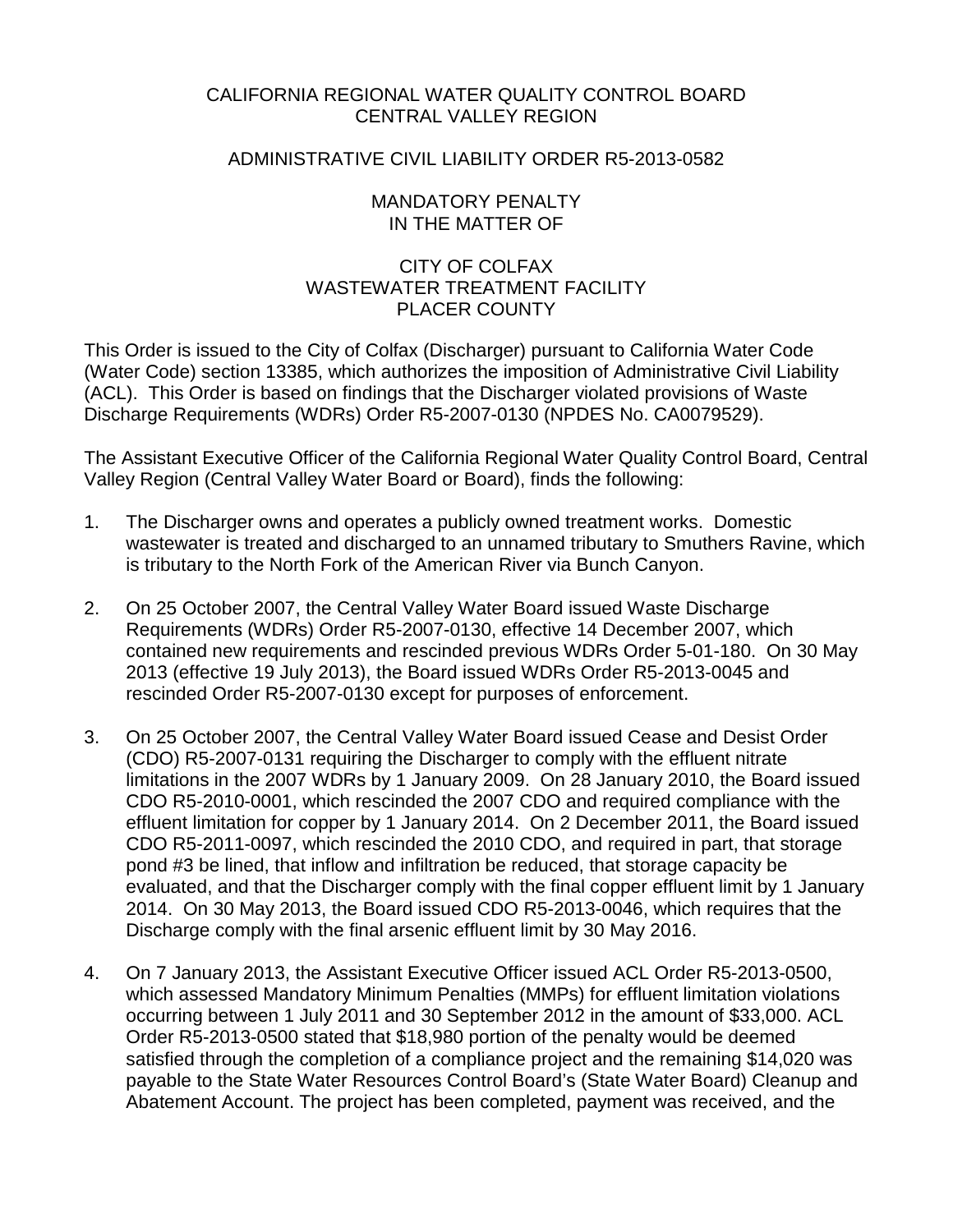Board considers this ACL Order resolved for the violations specifically listed in Attachment A of the Order.

- 5. This Order addresses violations which occurred between 1 October 2012 and 31 May 2013. On 14 May 2013, Central Valley Water Board staff issued the Discharger a Notice of Violation and draft Record of Violations (ROV) for effluent violations occurring between 1 October 2012 and 31 March 2013. On 7 June 2013, the Discharger agreed that the violations occurred and requested that the Board allow a portion of the penalties to be applied to a Supplemental Environmental Project (SEP). On 9 August 2013, the Discharger submitted a SEP, project schedule, and projected project cost (Attachment B). This Order extends the period of record to 31 May 2013 and adds the April 2013 aluminum violations as listed in Attachment A to this Order.
- 6. Water Code section 13385 subdivisions (h) and (i) require assessment of mandatory minimum penalties and state, in relevant part, the following:

Water Code section 13385 subdivision (h)(1) states:

Notwithstanding any other provision of this division, and except as provided in subdivisions (j), (k), and (l), a mandatory minimum penalty of three thousand dollars (\$3,000) shall be assessed for each serious violation.

Water Code section 13385 subdivision (h)(2) states:

For the purposes of this section, a "serious violation" means any waste discharge that violates the effluent limitations contained in the applicable waste discharge requirements for a Group II pollutant, as specified in Appendix A to Section 123.45 of Title 40 of the Code of Federal Regulations, by 20 percent or more or for a Group I pollutant, as specified in Appendix A to Section 123.45 of Title 40 of the Code of Federal Regulations, by 40 percent or more.

Water Code section 13385 subdivision (i)(1) states:

Notwithstanding any other provision of this division, and except as provided in subdivisions (j), (k), and (l), a mandatory minimum penalty of three thousand dollars (\$3,000) shall be assessed for each violation whenever the person does any of the following four or more times in any period of six consecutive months, except that the requirement to assess the mandatory minimum penalty shall not be applicable to the first three violations:

- A) Violates a waste discharge requirement effluent limitation.
- B) Fails to file a report pursuant to Section 13260.
- C) Files an incomplete report pursuant to Section 13260.
- D) Violates a toxicity effluent limitation contained in the applicable waste discharge requirements where the waste discharge requirements do not contain pollutant-specific effluent limitations for toxic pollutants.
- 7. Water Code section 13385(j) exempts certain violations from mandatory minimum penalties, and states, in relevant part:

Subdivisions (h) and (i) do not apply to…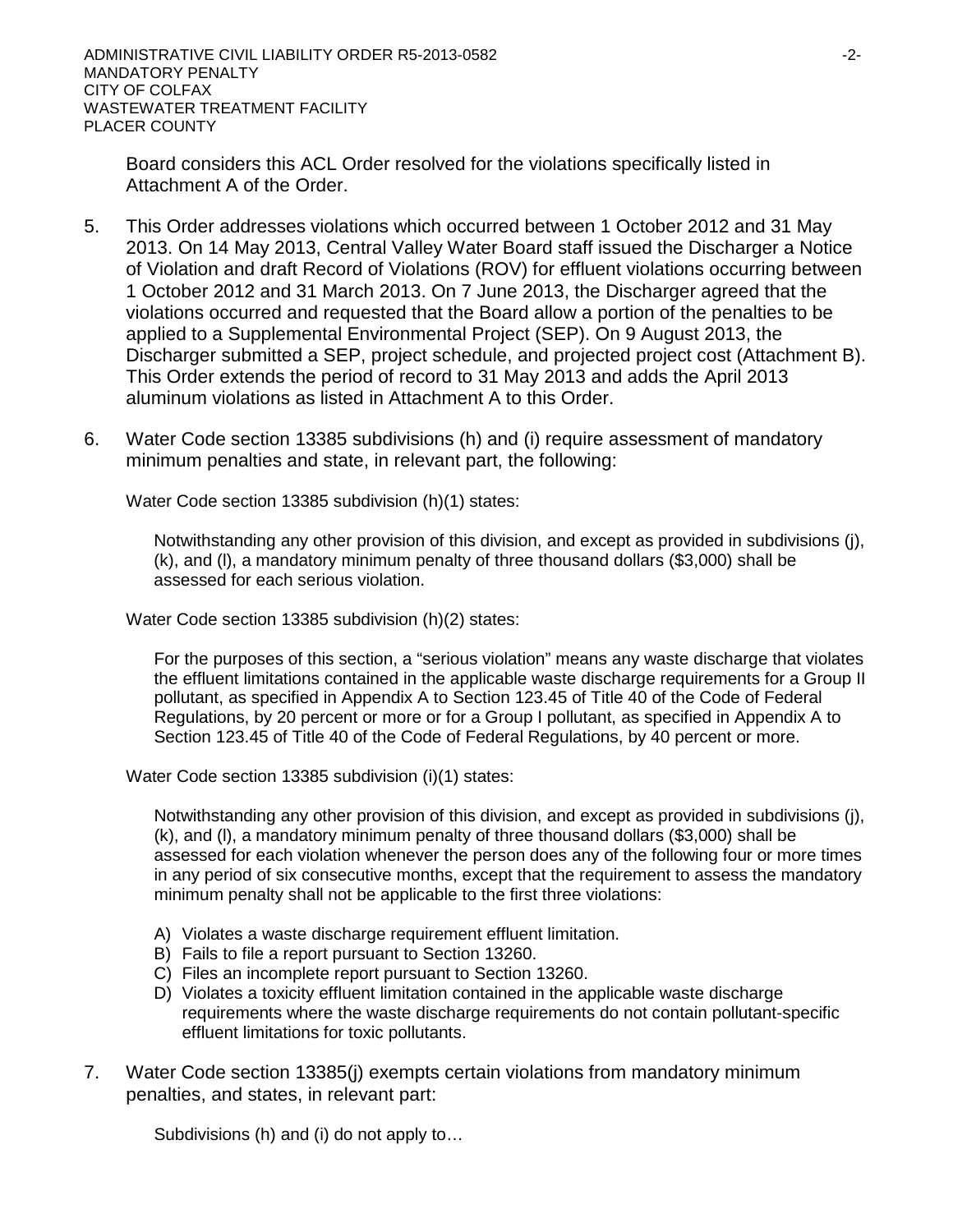3) A violation of an effluent limitation where the waste discharge is in compliance with either a cease and desist order issued pursuant to Section 13301 or a time schedule order issued pursuant to Section 13300 or 13308…

8. Water Code section 13385(I) allows a discharger to complete a Supplemental Environmental project (SEP) in lieu of paying the full amount of a mandatory penalty and states, in relevant part:

> (1) In lieu of assessing penalties pursuant to subdivision (h) or (i), the state board or the regional board, with the concurrence of the discharger, may direct a portion of the penalty amount to be expended on a supplemental environmental project in accordance with the enforcement policy of the state board. If the penalty amount exceeds fifteen thousand dollars (\$15,000), the portion of the penalty amount that may be directed to be expended on a supplemental environmental project may not exceed fifteen thousand dollars (\$15,000) plus 50 percent of the penalty amount that exceeds fifteen thousand dollars (\$15,000).

(2) For the purposes of this section, a "supplemental environmental project" means an environmentally beneficial project that a person agrees to undertake, with the approval of the regional board that would not be undertaken in the absence of an enforcement action under this section.

- 9. WDRs Order R5-2007-0130 Final Effluent Limitations IV.A.2.a. include, in part, the following effluent limitations:
	- a. The Discharger shall maintain compliance with the effluent limitations specified in Table 7 for discharges from the new wastewater treatment plant beginning 1 January 2009:

| <b>Parameter</b>                   | <b>Units</b> | Average<br><b>Monthly</b> | <b>Maximum</b><br><b>Daily</b> | <b>Instantaneous</b><br><b>Minimum</b> | <b>Instantaneous</b><br><b>Maximum</b> |  |  |  |
|------------------------------------|--------------|---------------------------|--------------------------------|----------------------------------------|----------------------------------------|--|--|--|
| <b>Non-Conventional Pollutants</b> |              |                           |                                |                                        |                                        |  |  |  |
| Aluminum, Total<br>Recoverable     | $\mu$ g/L    | 71                        | 143                            | $- -$                                  | $- -$                                  |  |  |  |
| Ammonia Nitrogen,<br>Total (as N)  | mg/L         | 0.8                       | 2.1                            | --                                     | $-$                                    |  |  |  |

### **Table 7. Final Effluent Limitations**

- 10. According to the Discharger's self-monitoring reports, the Discharger committed nine (9) violations of the above effluent limitations for ammonia and aluminum contained in WDRs R5-2007-0130 between 1 October 2012 and 31 May 2013. These violations are defined as serious because the measured concentration of a Group I constituent exceeded the maximum prescribed level in WDRs Order R5-2007-0130 by 40 percent or more. The mandatory minimum penalty for these serious violations is **twenty-seven thousand dollars (\$27,000)**.
- 11. The total amount of the mandatory minimum penalties assessed for the cited effluent violations is **twenty-seven thousand dollars (\$27,000)**.These violations are specifically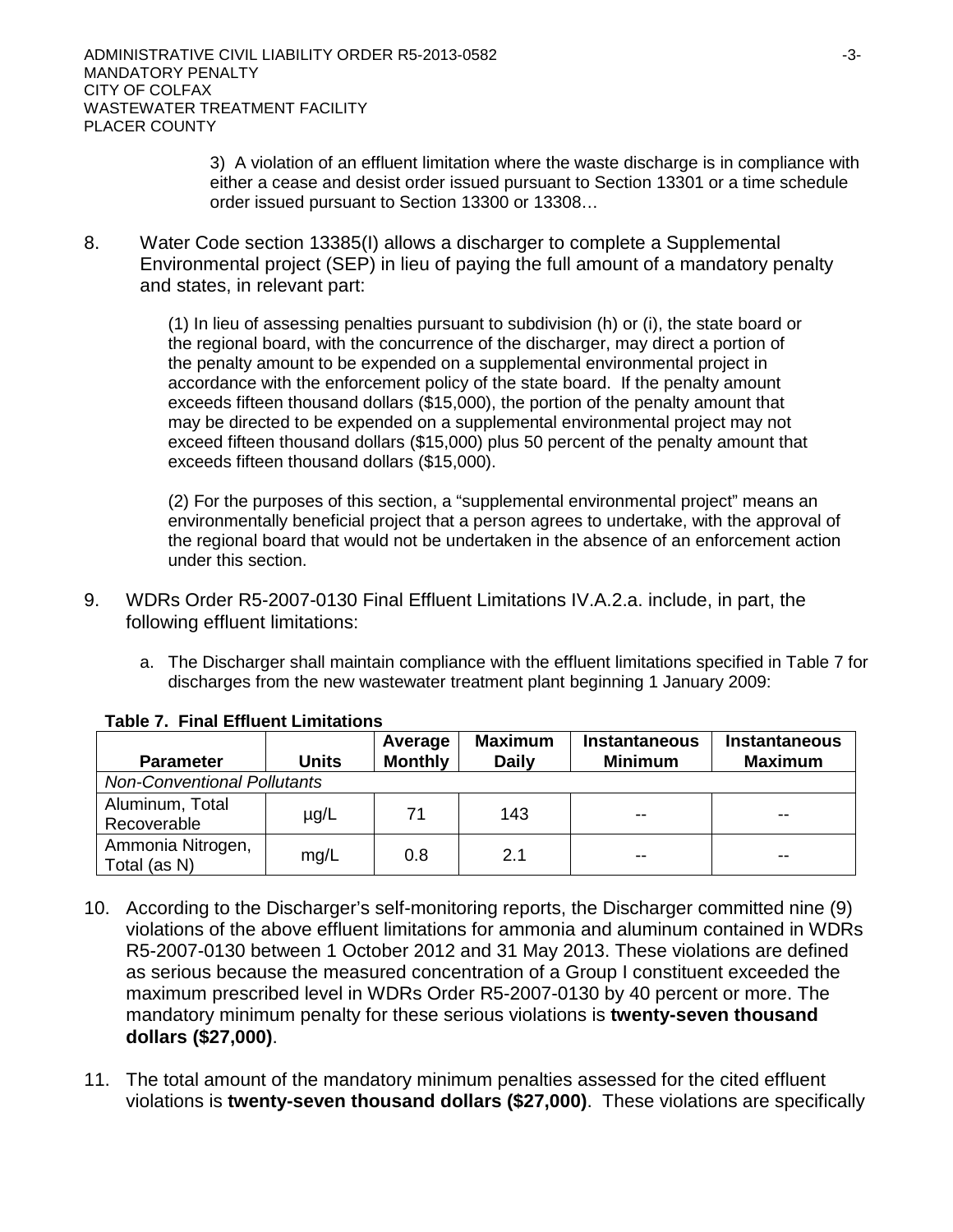identified in Attachment A to this Order as subject to mandatory minimum penalties. Attachment A to this Order is attached hereto and incorporated herein by reference.

- 12. On 23 April 2009, the Central Valley Water Board delegated the authority to issue Administrative Civil Liability Orders, where the matter is not contested by the Discharger, to the Executive Officer, or to an Assistant Executive Officer when the Executive Officer is serving as head of the Board's Prosecution Team (Resolution R5-2009-0027). Pamela Creedon is serving as the head of the Board's Persecution Team for this matter, and therefore Assistant Executive Officer Kenneth Landau has the authority to issue this Order.
- 13. This Order constitutes a settlement of the violations herein mentioned. Notice of this settlement was published on the Central Valley Water Board's website, and was provided to all interested parties. The 30-day public notice and comment period mandated by federal regulations (40 C.F.R. § 123.27) has expired. No comments were received.
- 14. Issuance of this Administrative Civil Liability Order to enforce Water Code Division 7, Chapter 5.5 is exempt from the provisions of the California Environmental Quality Act (Pub. Resources Code § 21000 et seq.), in accordance with California Code of Regulations, title 14, sections 15307, 15308 and 15321(a)(2).

## **THE CITY OF COLFAX IS HEREBY GIVEN NOTICE THAT:**

- 1. The Discharger shall be assessed an Administrative Civil Liability of **twenty-seven thousand dollars (\$27,000)**.
- 2. The Discharger shall remit payment of **six thousand dollars (\$6,000)** of the imposed civil liability by check, which shall contain a reference to "ACL Order R5-2013-0582" and shall be made payable to the *State Water Pollution Cleanup and Abatement Account*. This payment must be received by the Central Valley Water Board by **31 October 2013**.
- 3. The remaining **twenty-one thousand dollars (\$21,000)** shall be suspended, pursuant to Water Code section 13385(l), pending completion of a Supplemental Environmental Project (SEP). The Discharger has chosen to complete the "*Private Sewer Lateral Rehabilitation Grants*" project. A summary of the SEP project description and deliverables that will be submitted to the Central Valley Water Board can be found in Attachment B of this Order.
- 4. The Discharger is ultimately responsible for ensuring that the work described in Attachment B is satisfactorily completed. In addition, the Discharger is responsible for submitting all technical reports and quarterly progress reports by the due dates listed in Attachment B. The Final Report shall also be submitted to the State Water Resources Control Board, Division of Finance.
- 5. If the final cost of the successfully completed SEP is less than the suspended amount of \$21,000, the Discharger must remit the difference to the State Water Pollution Cleanup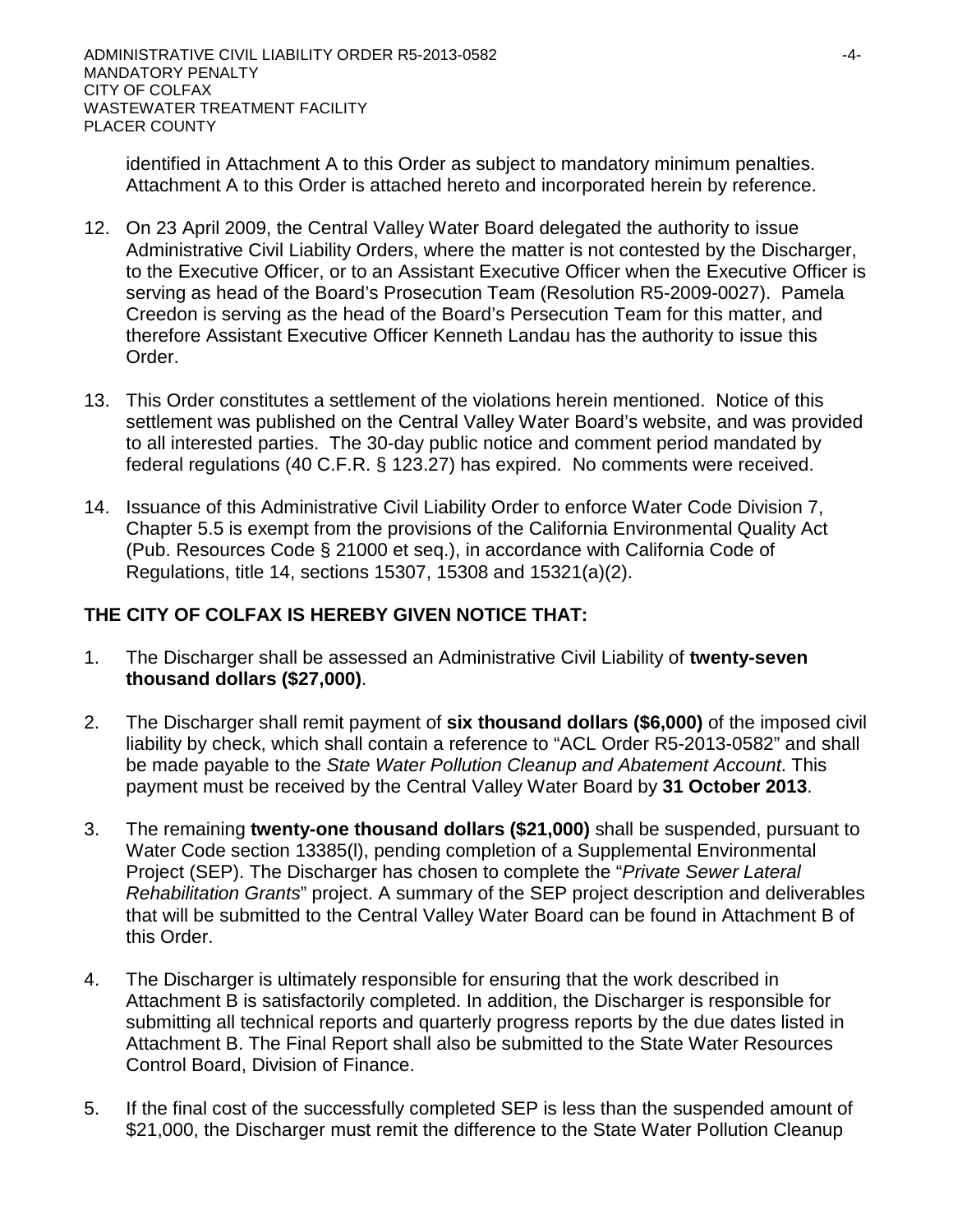and Abatement Account by **31 September 2014**, or within 30 days of project completion, whichever comes first.

- 6. As required by the State Water Board's *Policy on Supplemental Environmental Projects,*  the Discharger shall reimburse the Central Valley Water Board for the full cost of staff oversight of the SEP. Staff oversight cost are not part of the direct cost of the SEP.
- 7. Whenever the Discharger or its agents or subcontractors, or any fiscal agent holding SEP funds publicize any element of a SEP project, it shall state in a prominent manner that the project is being undertaken as part of the settlement of an enforcement action against the Discharger.
- 8. The Assistant Executive Officer may extend the deadlines contained in this Order if the Discharger demonstrates that unforeseeable contingencies have created delays, provided that the Discharger continues to undertake all appropriate measures to meet the deadlines. The Discharger shall make any deadline extension request in writing at least 30 days prior to the deadline. Under no circumstances may the completion of any of the approved compliance projects extend past five (5) years from the issuance of this Order.
- 9. The Discharger must obtain written approval from the Assistant Executive Officer for any significant departures from the project outlines and the time schedules shown in Attachment B. Failure to obtain written approval for any significant departures may result in the assessment of the full amount of the suspended mandatory minimum penalty.
- 10. If, in the judgment of the Assistant Executive Officer, the Discharger fails to complete the compliance projects in accordance with the due dates listed in Attachment B (including any extensions approved by the Assistant Executive Officer), the Assistant Executive Officer may demand payment of the suspended liability that reflects the portion of the compliance project that has not been satisfactorily completed. Payment must be made within 30 days of such a demand.
- 11. Should the Discharger fail to take any of the above actions, the Assistant Executive Officer may refer the matter to the State Attorney General for enforcement of the terms of this Order. The Board reserves the right to take any enforcement action authorized by law.
- 12. This Order is final upon signature.

Any person aggrieved by this action of the Central Valley Water Board may petition the State Water Board to review the action in accordance with Water Code section 13320 and California Code of Regulations, title 23, sections 2050 and following. The State Water Board must receive the petition by 5:00 p.m., 30 days after the date that this Order becomes final, except that if the thirtieth day following the date that this Order becomes final falls on a Saturday, Sunday, or state holiday, the petition must be received by the State Water Board by 5:00 p.m. on the next business day. Copies of the law and regulations applicable to filing petitions may be found on the Internet at: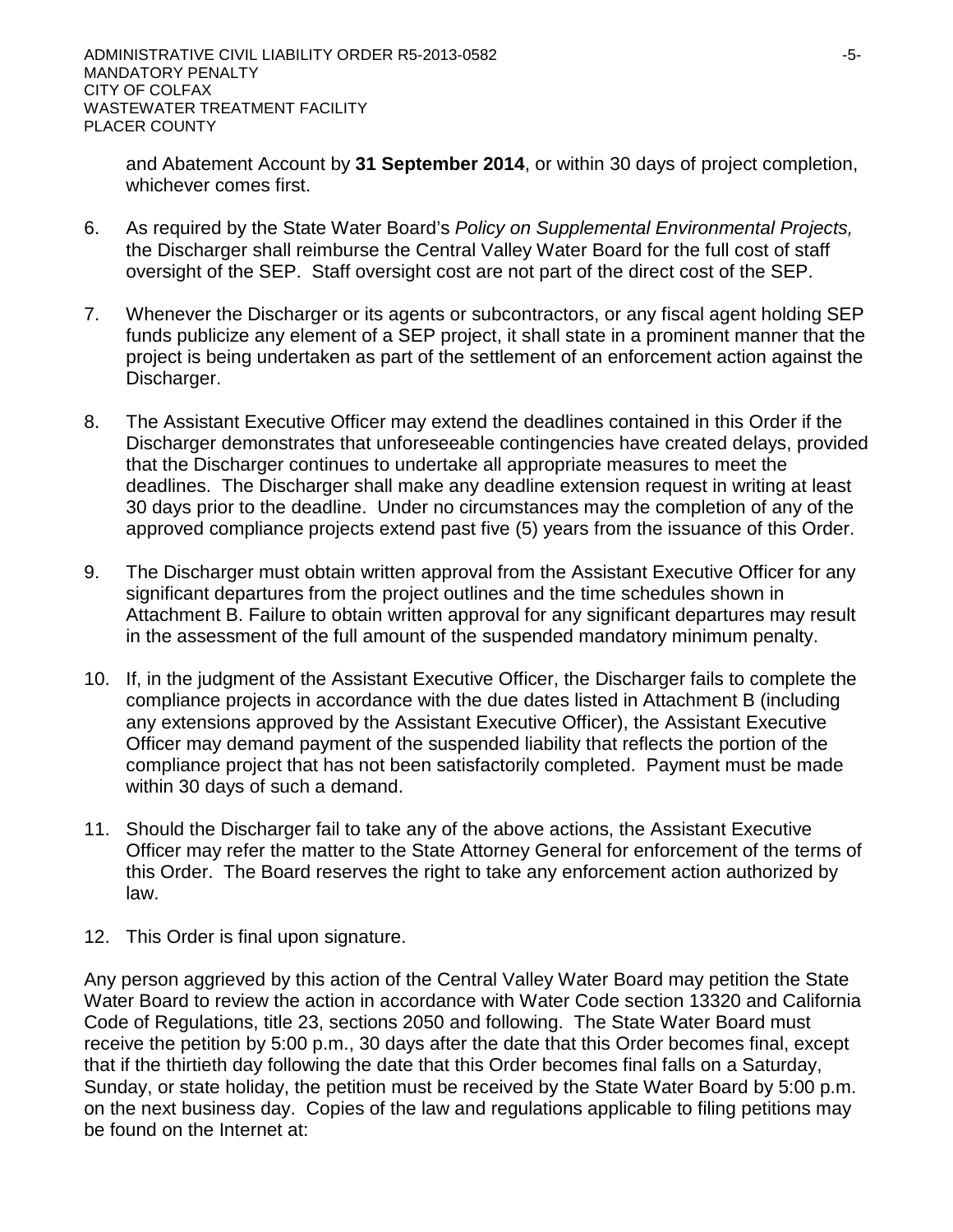[http://www.waterboards.ca.gov/public\\_notices/petitions/water\\_quality](http://www.waterboards.ca.gov/public_notices/petitions/water_quality) or will be provided upon request.

*Original Signed By*

KENNETH D. LANDAU, Assistant Executive Officer

1 October 2013 DATE

Attachment A: Record of Violations Attachment B: Supplemental Environmental Project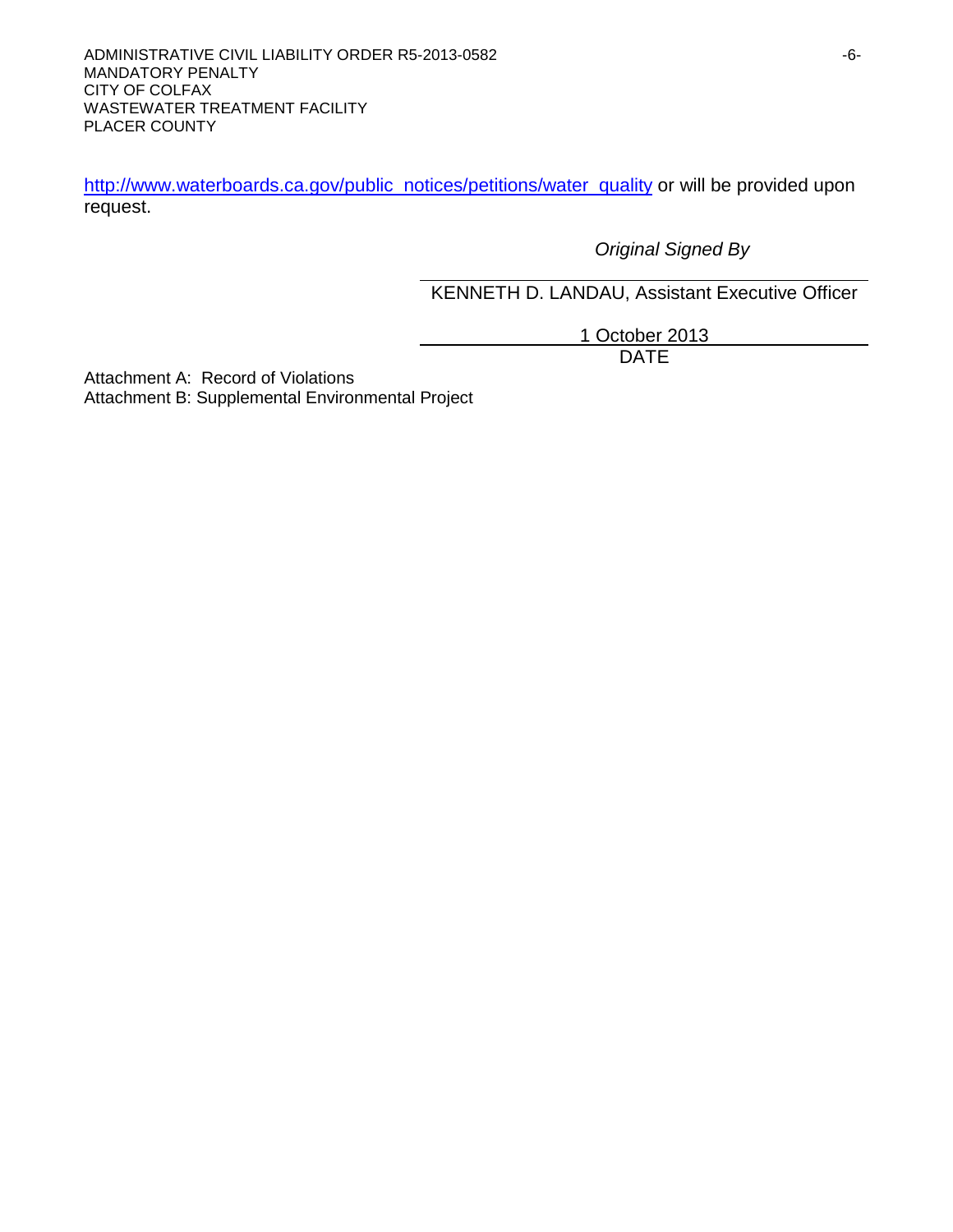### **ATTACHMENT A ADMINISTRATIVE CIVIL LIABILITY ORDER R5-2013-0582**

### **City of Colfax**

#### Wastewater Treatment Plant RECORD OF VIOLATIONS (1 October 2012 – 31 May 2013) MANDATORY PENALTIES (Data reported under Monitoring and Reporting Program R5-2007-0130)

|                | Date         | Violation | Units     | Limit | Measured | Period                 | Remarks | <b>CIWQS</b> |
|----------------|--------------|-----------|-----------|-------|----------|------------------------|---------|--------------|
| 1              | 31-Dec-12    | Ammonia   | $\mu$ g/l | 0.8   | 1.22     | Monthly Average        | 1       | 944486       |
| 2              | $3 - Jan-13$ | Aluminum  | $\mu$ g/l | 143   | 556      | Daily Maximum          | 1       | 947429       |
| 3              | 14-Jan-13    | Aluminum  | $\mu$ g/l | 143   | 423      | Daily Maximum          | 1       | 947430       |
| 4              | 31-Jan-13    | Aluminum  | $\mu$ g/l | 71    | 489      | <b>Monthly Average</b> | 1       | 947434       |
| $\overline{5}$ | $6$ -Feb-13  | Aluminum  | $\mu$ g/l | 143   | 336      | Daily Maximum          | 1       | 947431       |
| 6              | 20-Feb-13    | Aluminum  | $\mu$ g/l | 143   | 628      | Daily Maximum          | 1       | 947432       |
| 7              | 28-Feb-13    | Aluminum  | $\mu$ g/l | 71    | 482      | Monthly Average        | 1       | 947435       |
| 8              | $3-Apr-13$   | Aluminum  | $\mu$ g/l | 143   | 255      | Daily Maximum          | 1       | 949237       |
| 9              | 30-Apr-13    | Aluminum  | µg/l      | 71    | 107      | Monthly Average        | 1       | 949238       |
|                |              |           |           |       |          |                        |         |              |

(WDR Order R5-2013-0045 became effective on 19 July 2013)

# Remarks:<br>1.

- Serious Violation: For Group I pollutants that exceed the effluent limitation by 40 percent or more.
- 2. Serious Violation: For Group II pollutants that exceed the effluent limitation by 20 percent or more.<br>3. Non-serious violation falls within the first three violations in a six-month period, thus is not subject to
- 3. Non-serious violation falls within the first three violations in a six-month period, thus is not subject to mandatory minimum penalties.
- 4. Non-serious violation subject to mandatory minimum penalties.

| <b>VIOLATIONS AS OF:</b>                    | 4/30/13        |
|---------------------------------------------|----------------|
| <b>Group I Serious Violations:</b>          | 9              |
| <b>Group II Serious Violations:</b>         | 0              |
| Non-Serious Violations Not Subject to MMPs: | 0              |
| Non-serious Violations Subject to MMPs:     | $\overline{0}$ |
| <b>Total Violations Subject to MMPs:</b>    | 9              |

**Mandatory Minimum Penalty = (9 Serious Violations) x \$3,000 = \$27,000**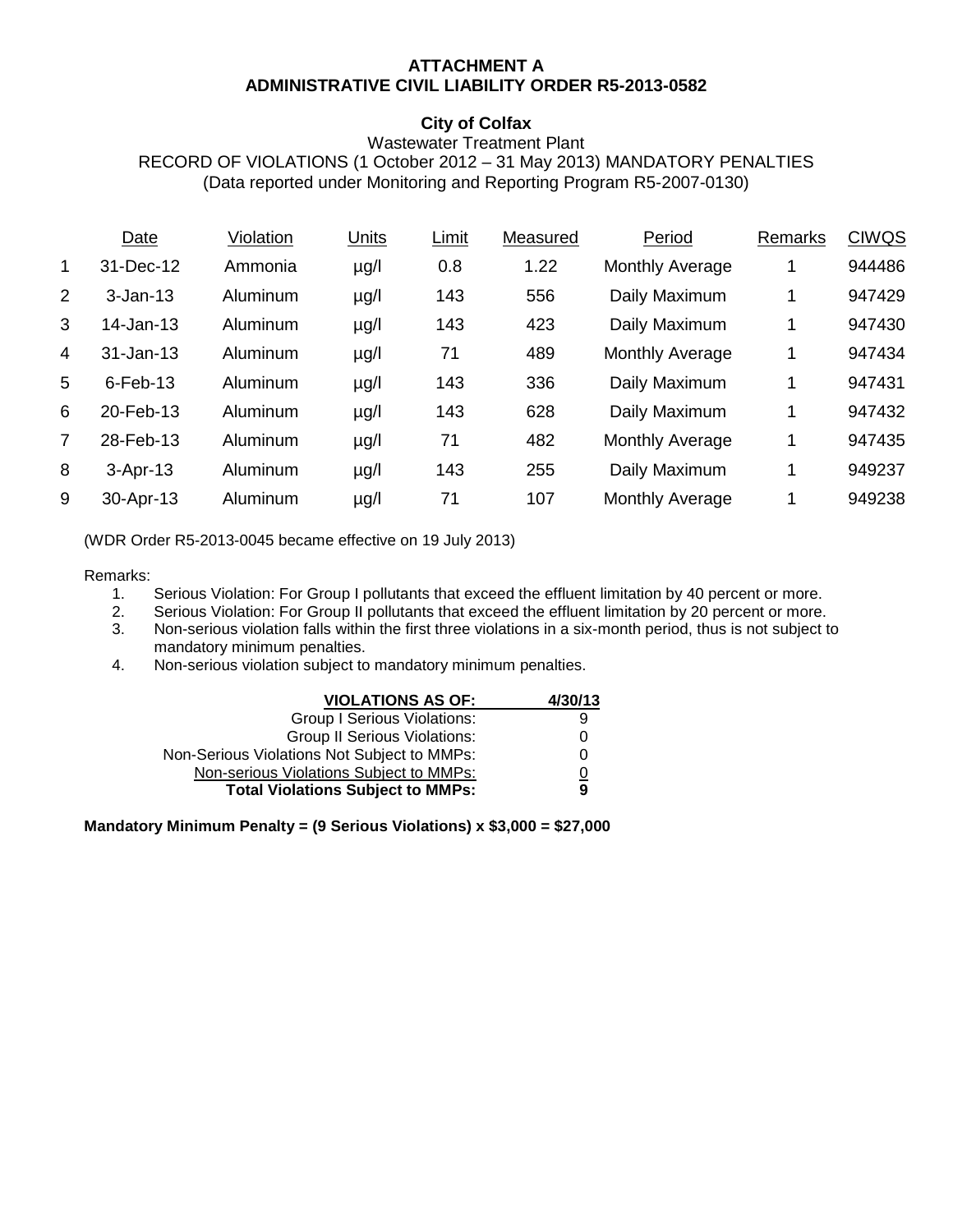## **ATTACHMENT B ADMINISTRATIVE CIVIL LIABILITY ORDER R5-2013-0582**

# **City of Colfax: SEP Project Description**

**Project Title:** Private Sewer Lateral Rehabilitation Grants

**Geographical Area of Interest:** Smuthers Ravine a tributary of the North Fork of the American River, a water of the United States, via Bunch Canyon

**Name of Responsible Entity:** City of Colfax (Discharger)

# **Estimated Cost of Project Completion:** \$21,000

# **Contact Information:**

Gabe Armstrong, Interim City Manager City of Colfax P.O. Box 702 Colfax, CA 95713

# **Project Description:**

The City of Colfax (City) will allocate \$21,000 to fund grants for private sewer lateral rehabilitation grants within the City's service area. By providing private sewer lateral rehabilitation grants, the City, is targeting the reduction of inflow and infiltration (I/I) to its sewer collection system.

The City will solicit and advertise for grantees to identify private sewer laterals that are in need of monitoring (e.g. CCTV or smoke testing), repairs, and/or replacement. The City will target specific areas based on previously completed smoke and CCTV screenings of the City's sewer collection system.

The City will be responsible for reviewing grantee applications on a quarterly basis. The City will then rank the grantees based on the need and the state of the private sewer lateral. The City will then work with the grantees to ensure that any work completed with the grant funds are completed to the satisfaction of the City. The City will not fully disperse the grant funds until the successful inspection of the completed work by the City.

# **Water Body, Beneficial Use and/or Pollutant Addressed by this Project:**

The specific water body affected is Smuthers Ravine, a tributary to the North Fork of the American River, a water of the United States, via Bunch Canyon in Placer County. The SEP will benefit groundwater and surface waters within the City's service area by repairing faulty or leaking laterals, and by reducing wet weather peak flows to the City of Colfax's wastewater treatment plant.